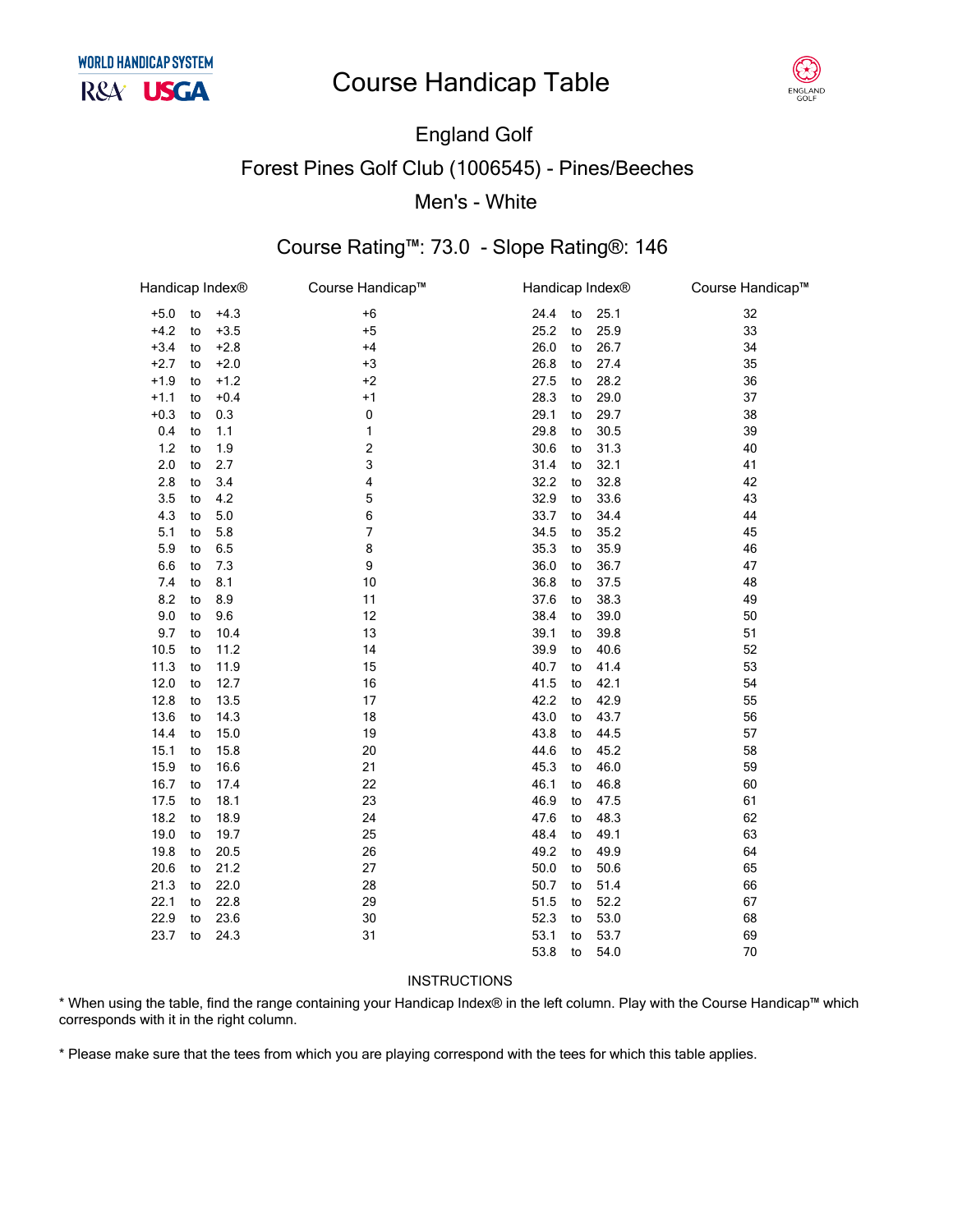# **Course Handicap Table**



# England Golf Forest Pines Golf Club (1006545) - Pines/Beeches Men's - Yellow

## Course Rating™: 71.5 - Slope Rating®: 136

| Handicap Index® |    |        | Course Handicap™        | Handicap Index® |    |      | Course Handicap™ |
|-----------------|----|--------|-------------------------|-----------------|----|------|------------------|
| $+5.0$          | to | $+4.6$ | $+6$                    | 24.6            | to | 25.3 | 30               |
| $+4.5$          | to | $+3.8$ | $+5$                    | 25.4            | to | 26.1 | 31               |
| $+3.7$          | to | $+3.0$ | $+4$                    | 26.2            | to | 27.0 | 32               |
| $+2.9$          | to | $+2.1$ | $+3$                    | 27.1            | to | 27.8 | 33               |
| $+2.0$          | to | $+1.3$ | $+2$                    | 27.9            | to | 28.6 | 34               |
| $+1.2$          | to | $+0.5$ | $+1$                    | 28.7            | to | 29.4 | 35               |
| $+0.4$          | to | 0.4    | 0                       | 29.5            | to | 30.3 | 36               |
| 0.5             | to | 1.2    | 1                       | 30.4            | to | 31.1 | 37               |
| 1.3             | to | 2.0    | $\overline{\mathbf{c}}$ | 31.2            | to | 31.9 | 38               |
| 2.1             | to | 2.9    | 3                       | 32.0            | to | 32.8 | 39               |
| 3.0             | to | 3.7    | 4                       | 32.9            | to | 33.6 | 40               |
| 3.8             | to | 4.5    | 5                       | 33.7            | to | 34.4 | 41               |
| 4.6             | to | 5.4    | 6                       | 34.5            | to | 35.3 | 42               |
| 5.5             | to | 6.2    | $\overline{7}$          | 35.4            | to | 36.1 | 43               |
| 6.3             | to | 7.0    | 8                       | 36.2            | to | 36.9 | 44               |
| 7.1             | to | 7.8    | 9                       | 37.0            | to | 37.8 | 45               |
| 7.9             | to | 8.7    | 10                      | 37.9            | to | 38.6 | 46               |
| 8.8             | to | 9.5    | 11                      | 38.7            | to | 39.4 | 47               |
| 9.6             | to | 10.3   | 12                      | 39.5            | to | 40.2 | 48               |
| 10.4            | to | 11.2   | 13                      | 40.3            | to | 41.1 | 49               |
| 11.3            | to | 12.0   | 14                      | 41.2            | to | 41.9 | 50               |
| 12.1            | to | 12.8   | 15                      | 42.0            | to | 42.7 | 51               |
| 12.9            | to | 13.7   | 16                      | 42.8            | to | 43.6 | 52               |
| 13.8            | to | 14.5   | 17                      | 43.7            | to | 44.4 | 53               |
| 14.6            | to | 15.3   | 18                      | 44.5            | to | 45.2 | 54               |
| 15.4            | to | 16.2   | 19                      | 45.3            | to | 46.1 | 55               |
| 16.3            | to | 17.0   | 20                      | 46.2            | to | 46.9 | 56               |
| 17.1            | to | 17.8   | 21                      | 47.0            | to | 47.7 | 57               |
| 17.9            | to | 18.6   | 22                      | 47.8            | to | 48.6 | 58               |
| 18.7            | to | 19.5   | 23                      | 48.7            | to | 49.4 | 59               |
| 19.6            | to | 20.3   | 24                      | 49.5            | to | 50.2 | 60               |
| 20.4            | to | 21.1   | 25                      | 50.3            | to | 51.0 | 61               |
| 21.2            | to | 22.0   | 26                      | 51.1            | to | 51.9 | 62               |
| 22.1            | to | 22.8   | 27                      | 52.0            | to | 52.7 | 63               |
| 22.9            | to | 23.6   | 28                      | 52.8            | to | 53.5 | 64               |
| 23.7            | to | 24.5   | 29                      | 53.6            | to | 54.0 | 65               |
|                 |    |        |                         |                 |    |      |                  |

#### INSTRUCTIONS

\* When using the table, find the range containing your Handicap Index® in the left column. Play with the Course Handicap™ which corresponds with it in the right column.

\* Please make sure that the tees from which you are playing correspond with the tees for which this table applies.